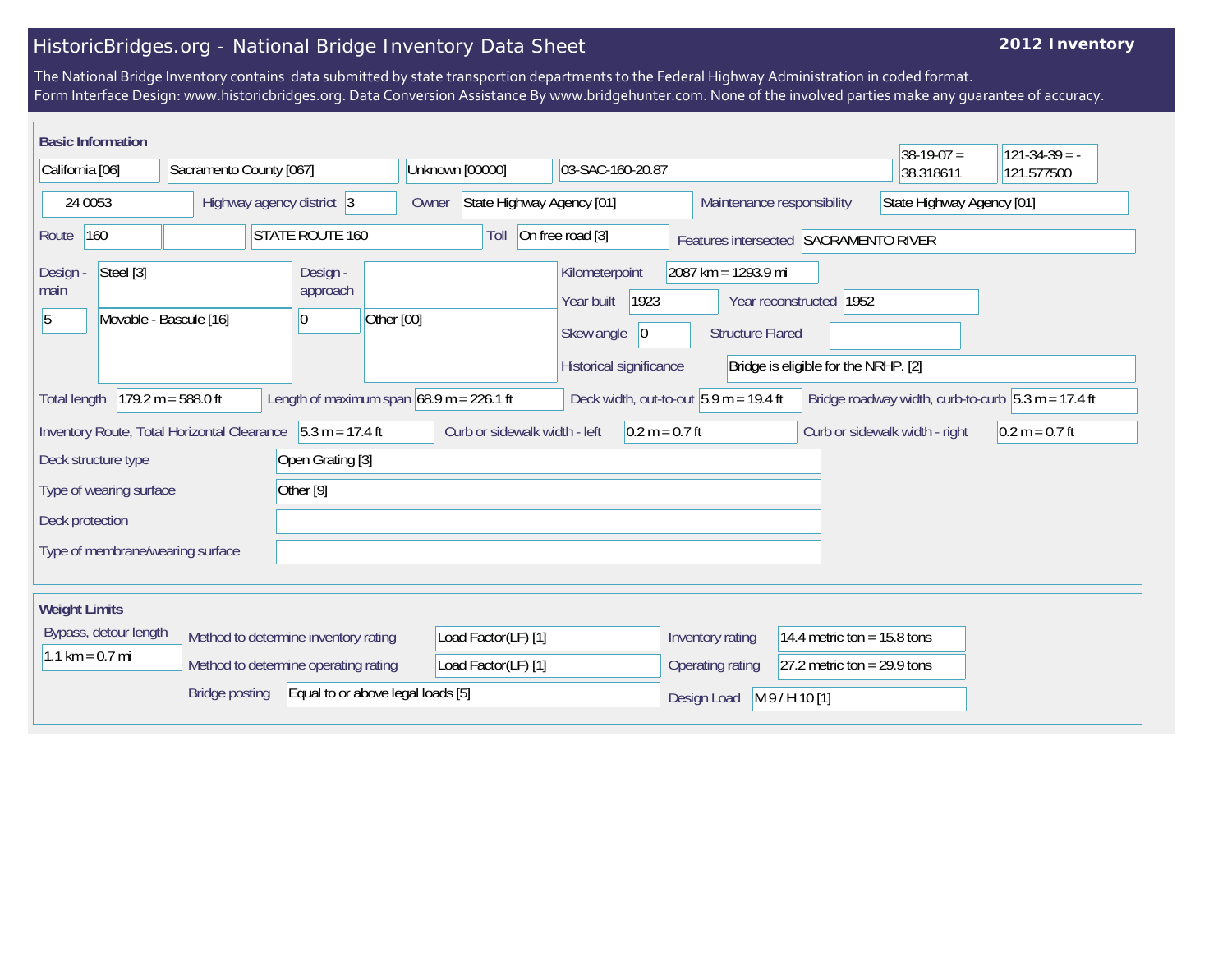| <b>Functional Details</b>                                                                                                             |                                                                                                                               |  |  |  |  |  |  |  |  |
|---------------------------------------------------------------------------------------------------------------------------------------|-------------------------------------------------------------------------------------------------------------------------------|--|--|--|--|--|--|--|--|
| 1550<br>Average daily truck traffi 7<br>Average Daily Traffic                                                                         | Year 2009<br>2032<br>4579<br>%<br>Future average daily traffic<br>Year                                                        |  |  |  |  |  |  |  |  |
| Road classification<br>Major Collector (Rural) [07]                                                                                   | Approach roadway width<br>Lanes on structure 2<br>$7.6 m = 24.9 ft$                                                           |  |  |  |  |  |  |  |  |
| Type of service on bridge Highway [1]                                                                                                 | Bridge median<br>Direction of traffic 2 - way traffic [2]                                                                     |  |  |  |  |  |  |  |  |
| No parallel structure exists. [N]<br>Parallel structure designation                                                                   |                                                                                                                               |  |  |  |  |  |  |  |  |
| Waterway [5]<br>Type of service under bridge                                                                                          | Navigation control on waterway (bridge permit required). [1]<br>Navigation control<br>Lanes under structure<br>$\overline{0}$ |  |  |  |  |  |  |  |  |
| $4.6 m = 15.1 ft$<br>Navigation vertical clearanc                                                                                     | Navigation horizontal clearance $61 m = 200.1 ft$                                                                             |  |  |  |  |  |  |  |  |
| Minimum navigation vertical clearance, vertical lift bridge                                                                           | Minimum vertical clearance over bridge roadway<br>$4.19 m = 13.7 ft$                                                          |  |  |  |  |  |  |  |  |
| Minimum lateral underclearance reference feature Feature not a highway or railroad [N]                                                |                                                                                                                               |  |  |  |  |  |  |  |  |
| Minimum lateral underclearance on left $0 = N/A$<br>Minimum lateral underclearance on right $0 = N/A$                                 |                                                                                                                               |  |  |  |  |  |  |  |  |
| Minimum vertical underclearance reference feature Feature not a highway or railroad [N]<br>Minimum Vertical Underclearance $ 0 = N/A$ |                                                                                                                               |  |  |  |  |  |  |  |  |
| Appraisal ratings - underclearances N/A [N]                                                                                           |                                                                                                                               |  |  |  |  |  |  |  |  |
|                                                                                                                                       |                                                                                                                               |  |  |  |  |  |  |  |  |
| <b>Repair and Replacement Plans</b>                                                                                                   |                                                                                                                               |  |  |  |  |  |  |  |  |
| Type of work to be performed                                                                                                          | Work to be done by contract [1]<br>Work done by                                                                               |  |  |  |  |  |  |  |  |
| Replacement of bridge or other structure because<br>of substandard load carrying capacity or substantial                              | 2412000<br>Bridge improvement cost<br>482000<br>Roadway improvement cost                                                      |  |  |  |  |  |  |  |  |
| bridge roadway geometry. [31]                                                                                                         | $179.2 m = 588.0 ft$<br>Length of structure improvement<br>Total project cost<br>4053000                                      |  |  |  |  |  |  |  |  |
|                                                                                                                                       | 2010<br>Year of improvement cost estimate                                                                                     |  |  |  |  |  |  |  |  |
|                                                                                                                                       | Border bridge - state<br>Border bridge - percent responsibility of other state                                                |  |  |  |  |  |  |  |  |
|                                                                                                                                       | Border bridge - structure number                                                                                              |  |  |  |  |  |  |  |  |